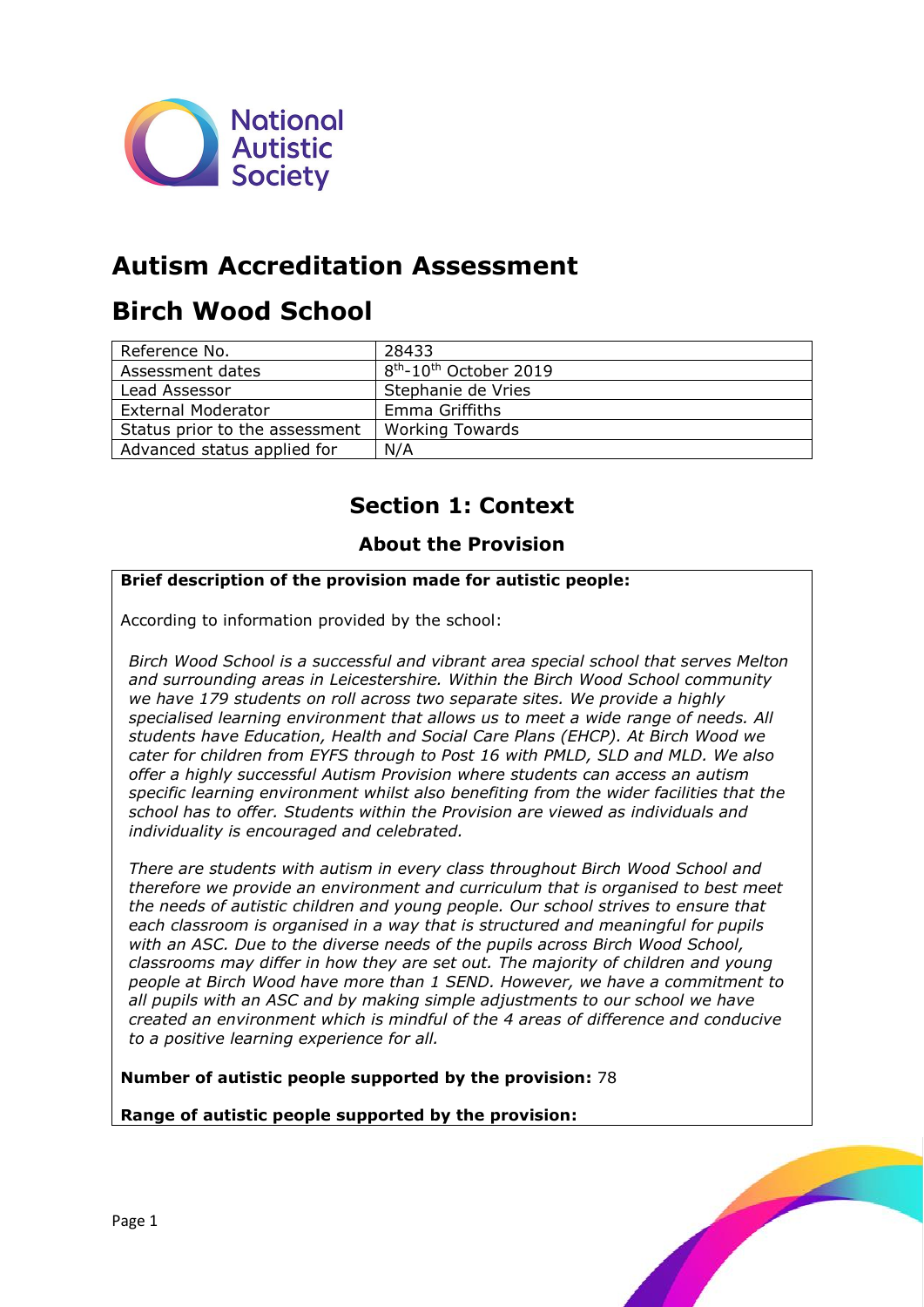

According to school prospectus:

*At our Grange Drive site we cater for children from EYFS to Key Stage 4 (4yrs-16yrs) with PMLD, SLD and MLD.*

*We are also very proud to offer a high functioning Autism provision situated on the site. Birch Wood Vale caters for pupils aged 11-19 with multiple learning difficulties on the moderate learning difficulties spectrum including Autism. We also offer a secondary high functioning Autism provision situated on the Birch Wood Vale site.*

#### **Outcome of last statutory assessment (Body; date, outcome):**

OFSTED, June 2018, 'The school continues to be Good'.

### **About the Assessment**

- The assessment took place over 3 days.
- The provision's adviser acted as assessor with support from a moderator.
- The assessment team observed 15 sessions. These included pupil's arriving and transitioning to classrooms, communication, English, Maths, break times, social time, interventions and discovery play, Moving Together.
- Discussions were held with staff members, including the Head Teacher, Deputy Head teacher, Transition Manager, Autism Lead, SENCO and Assistant Head teacher, EYFS Specialist Leader of Education, SaLT, communications lead, autistic pupils and their families.
- Personal files were sampled across each key stage.
- The results of surveys carried with the families of autistic pupils were also considered.

## **Section 2: Key Findings**

### **What the provision does particularly well**

**What stood out as particular strengths:**

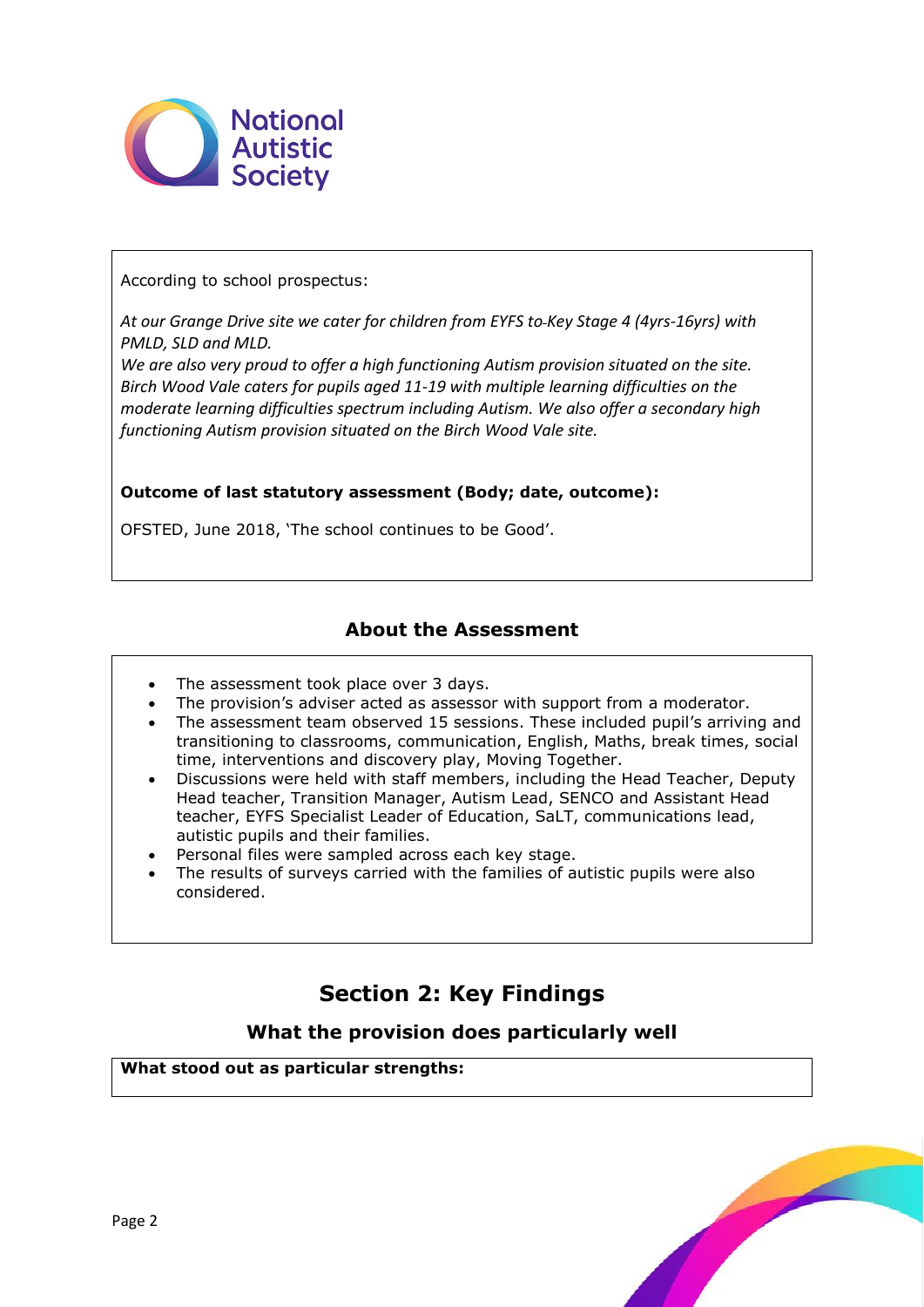

- The ENABLES vision and ethos is clearly established across the school creating a positive, solution focused culture. Staff spoke enthusiastically about the change in culture and the commitment to create an inclusive learning community and a positive, autism friendly learning environment. There is a culture of high aspirations for all pupils that focuses on individual, personal and academic achievement.
- The calm, well-structured environment of the school creates an enabling environment for autistic pupils. Classrooms are well organised and provide clearly planned areas to facilitate group work areas, independent areas and leisure areas. Displays are purposeful and confined to display boards and resources are clearly labelled. This helps to create a more predictable and accessible environment for autistic pupils.
- The specialist autism provision provides a highly bespoke learning environment, providing autistic pupils with a safe, nurturing and calm environment. Staff within the provision are highly trained and have an in-depth understanding of autism which enables staff to support pupils in reaching their full potential.
- Good and positive relationships were observed between staff and pupils in all sessions. There was lots of positive praise and encouragement. Throughout all observations pupils presented as calm, happy and engaged in their learning. Signs of anxiety and distress were uncommon or were addressed in ways which prevent them escalating.
- The pupil led sessions using pupil's special interests to motivate them in their learning are an area of strength. Which is backed by the data, which shows that these sessions are having a positive effect on pupils well-being and happiness.
- Throughout the assessment it was evident that the introduction of the 'Chirpy Scale' across the whole school has had a positive impact. Both pupils and staff spoke openly about how they were feeling that day using the 'chirpy scale'. Pupils can 'bounce' up the scale or down throughout the day allowing pupils to 'check' in with their emotions regularly throughout the day. This supports pupils to understand and-regulate their emotions.
- Transitions both in and out of the school are thoroughly planned around the needs and wishes of the pupils helping to reduce the anxieties of pupils either coming to the school or moving on. Much evidence was seen of the person centered approach to transitions and the great detail and thought put into the planning of transitions.
- There is a robust on-going CPD package which creates a culture of growing professional development through the school's commitment to putting Research

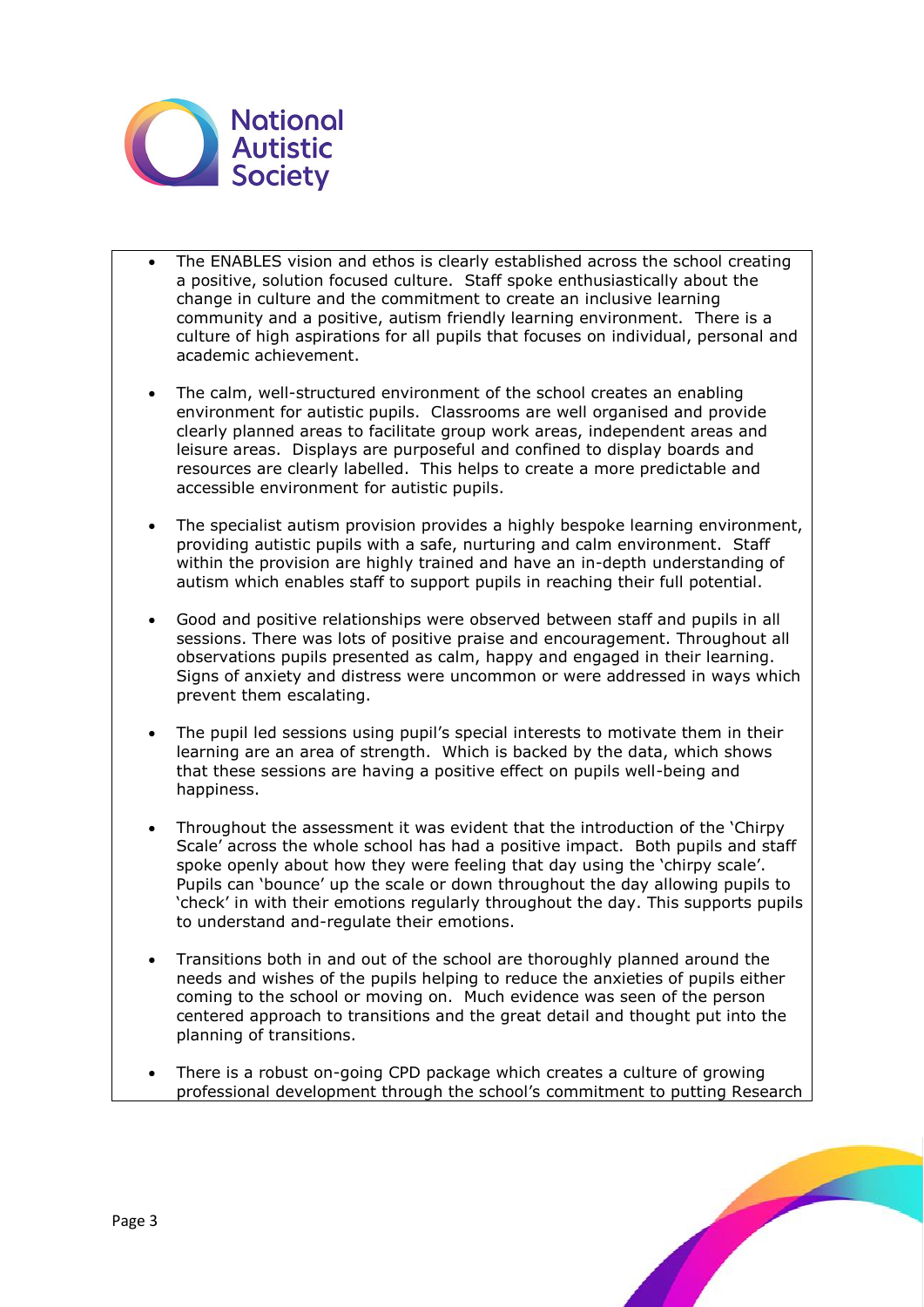

Lesson Study, reflective practice and coaching at the heart of staff development.

#### **What else the provision does well:**

- Using the Tapestry platform to communicate with families how each child has developed in their learning journey. This is an excellent way to share such successful learning experiences that the child is having at Birch Wood that parents/carers would not necessarily get to see without the use of this system!
- Pupil Voice is strong across the school and the evidence shows that pupils' suggestions are being implemented which gives pupils a sense of pride and ownership of their school

## **What the provision could develop further**

#### **Priorities for the provision:**

As identified in the school's autism accreditation development plan the assessment team would encourage the school to further develop these areas:

- To collaborate with the local authority to share a successful model for delivering Provision for Autistic learners through developing further mechanisms for providing support, training and best practice ethos to other schools.
- Further development of the 'sensory lifestyle' within the school. Whilst there are areas of the school where the sensory needs of the pupils are met, well planned and delivered and sensory diets/activities are evident, there is a need for sensory integration theory to be more deeply implemented across the whole school. The school recently commissioned an independent OT to come and work within the school in order to support this development
- Excellent progress has been made by the school in providing practical experiences for students in preparing them for adulthood, including a more robust work experience and careers advice program. The school is encouraged to establish greater links with employers and to promote the inclusion of young people with autism within the local workforce.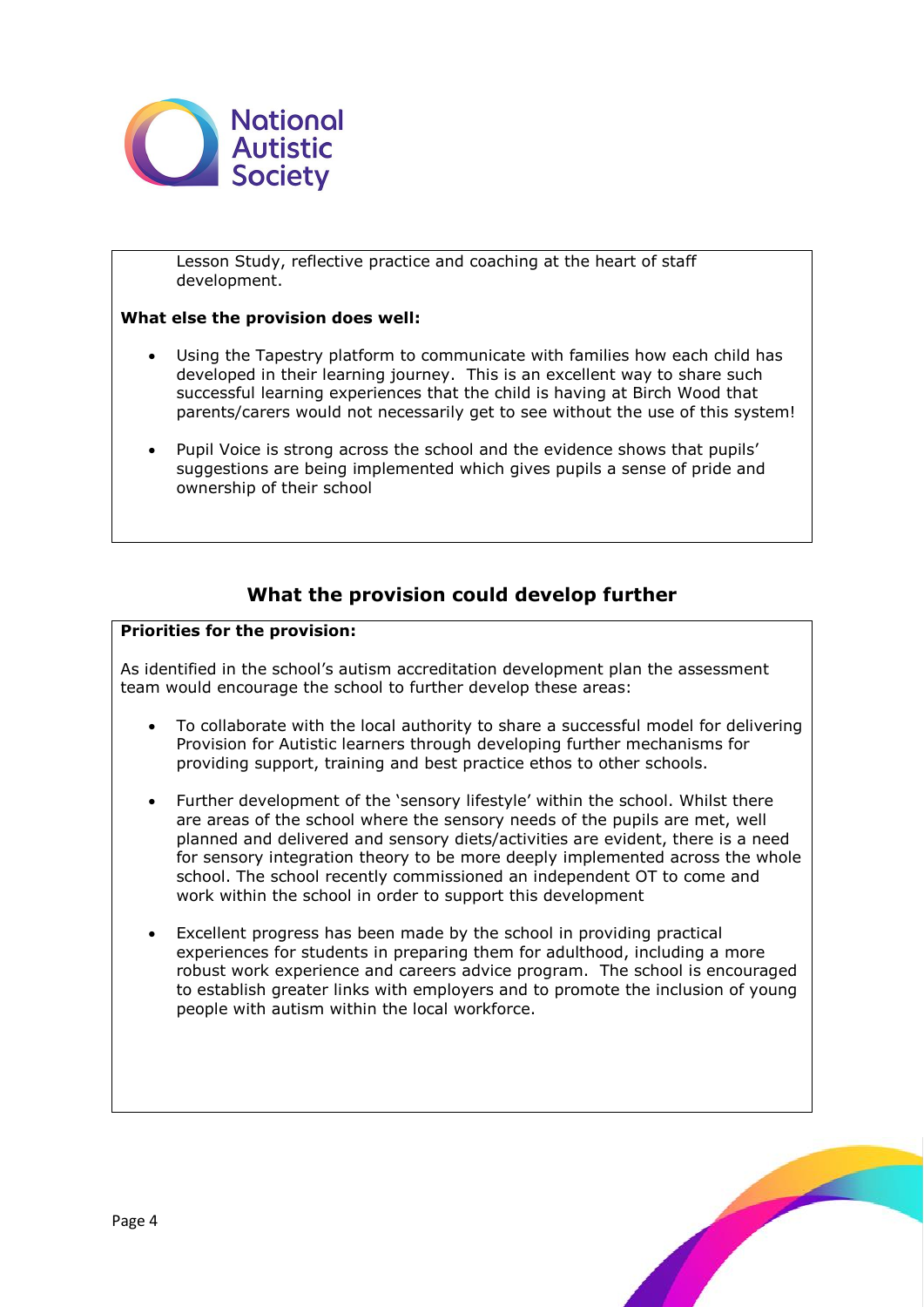

#### **Other areas to consider:**

 The language used for target outcomes in some classes should be simplified into language that the child can understand at *their* level in order to provide a better understanding of what is expected of them.

## **Section 3: Professional Development**

#### **Main approaches or methods employed by the provision in supporting autistic people**

The school states in the assessment introduction form:

W*e do not have 'blanket approaches' for supporting our autistic learners. We are passionate about ensuring that approaches or methods of support are adapted in order to meet the needs of the individual. However, we do employ strategies that are influenced by many evidence based approaches. Some of our children and young people use PECS as a way to communicate and we have highly skilled staff and SALT who support them with this. Makaton signing and the use of symbols is commonplace within the school, especially at our Grange Drive site. We lead in the training and development of the EDR: Positive Behaviour for Learning package which is used by school leaders across Leicestershire. The EDR Theoretical Framework is based on five components they are; are Positive Behaviour Support; Behaviour for Learning; Token Economy; Restorative Practice; and Pupil Voice. These 5 components influence our approach significantly. We have structured approaches to certain learning opportunities that are influenced by TEACCH. As a school we have used the SPELL Framework to shape and influence the way we support autistic individuals.* 

#### **Training staff receive in these approaches and in understanding autism as part of their induction**

The school has a robust induction training programme which includes training in Child Protection & Peer on Peer Abuse, Positive Behaviour for Learning Training which includes exploring the principles of Positive Behaviour Support, Restorative Practice, Pupil Voice, Behaviour for Learning and Token Economy. An Introduction to Autism and an Autism Friendly School Training and Autism Education Trust Tier 1 Making Sense of Autism Training is also part of induction training.

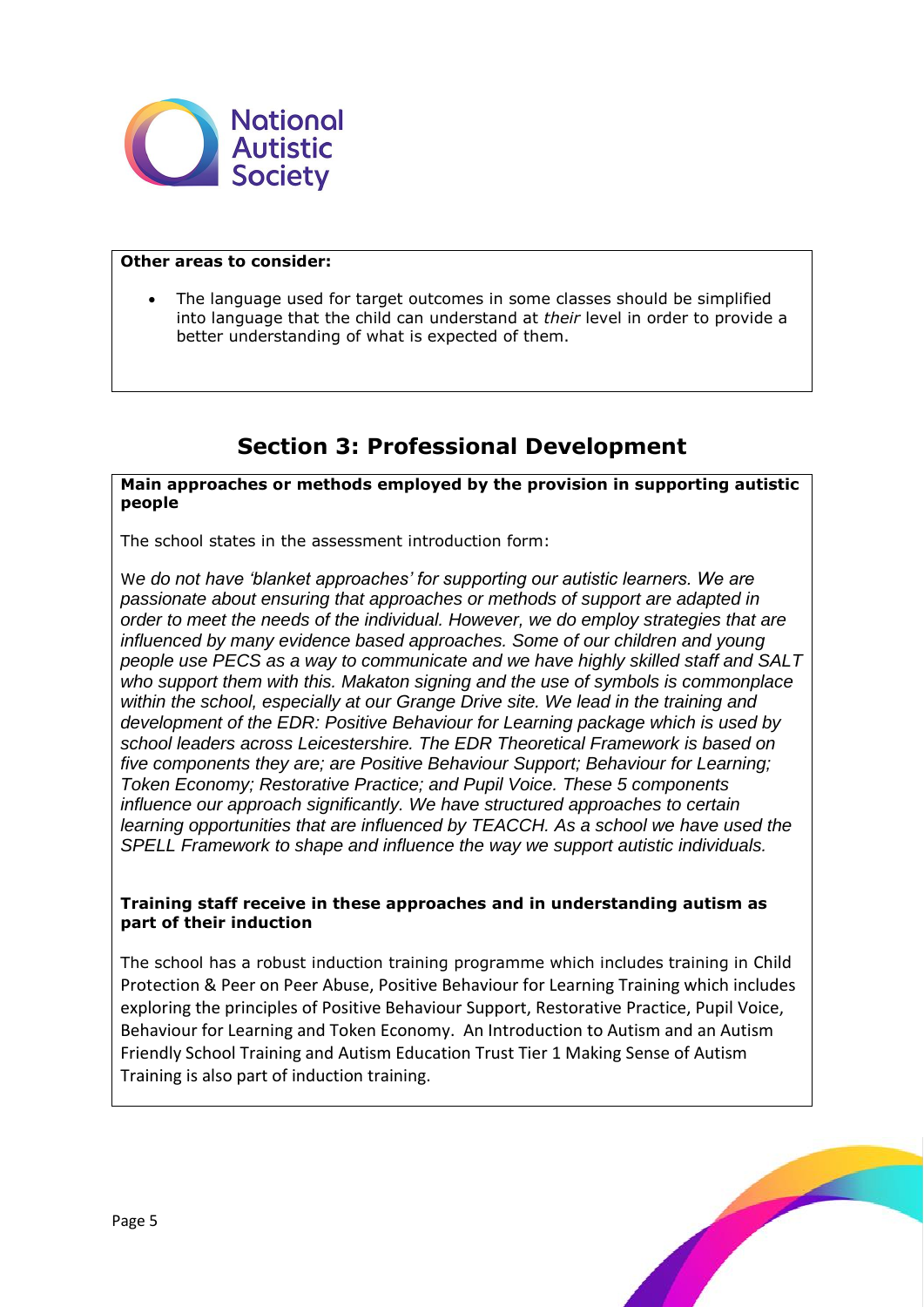

#### **On-going support and professional development available to staff in working with autistic individuals**

The school is committed to encouraging and developing a reflective culture amongst the staff team in order to provide best outcomes for all the students. The school has developed 'Lesson Research Groups' which create opportunities for staff to reflect on practice and consider how this practice can be improved. Lesson studies have included research into the benefits of Rebound Therapy, the use of Colourful Semantics and the impact of using special interests with students with autism.

All staff have Autism Education Trust Tier 2 training. Staff receive regular professional development opportunities delivered by the Autism Lead. All staff have regular communication training including Makaton (new staff are trained to Level 4 and all experienced staff have been trained to Level 8) PECS and Communicate In Print. The school has developed an Autism Champions Initiative which ensures that there are Autism Champions working within the school, who through extended training and development opportunities are able to support the students to achieve their own personal best.

Staff have training in structured approaches and use the SPELL Framework as a regular reflection tool. All staff receive training on Chirpy and Bounce- a system created by the Educational Psychologist which enables students to gain an understanding of their emotions and develop strategies to regulate these emotions. Staff also benefited from the interactive, group training session delivered by our Educational Psychologist 'How to talk so children will listen and how to listen so children will talk.'

Through a partnership with Stephenson College the school also offer staff an opportunity to gain Level 2 Certificate in Understanding Autism. Staff use the Autism Education Trust- 'Competency Framework' to audit their own understanding of Autism and the Autism Lead then uses the results from these audits to ensure that appropriate professional development opportunities are provided.

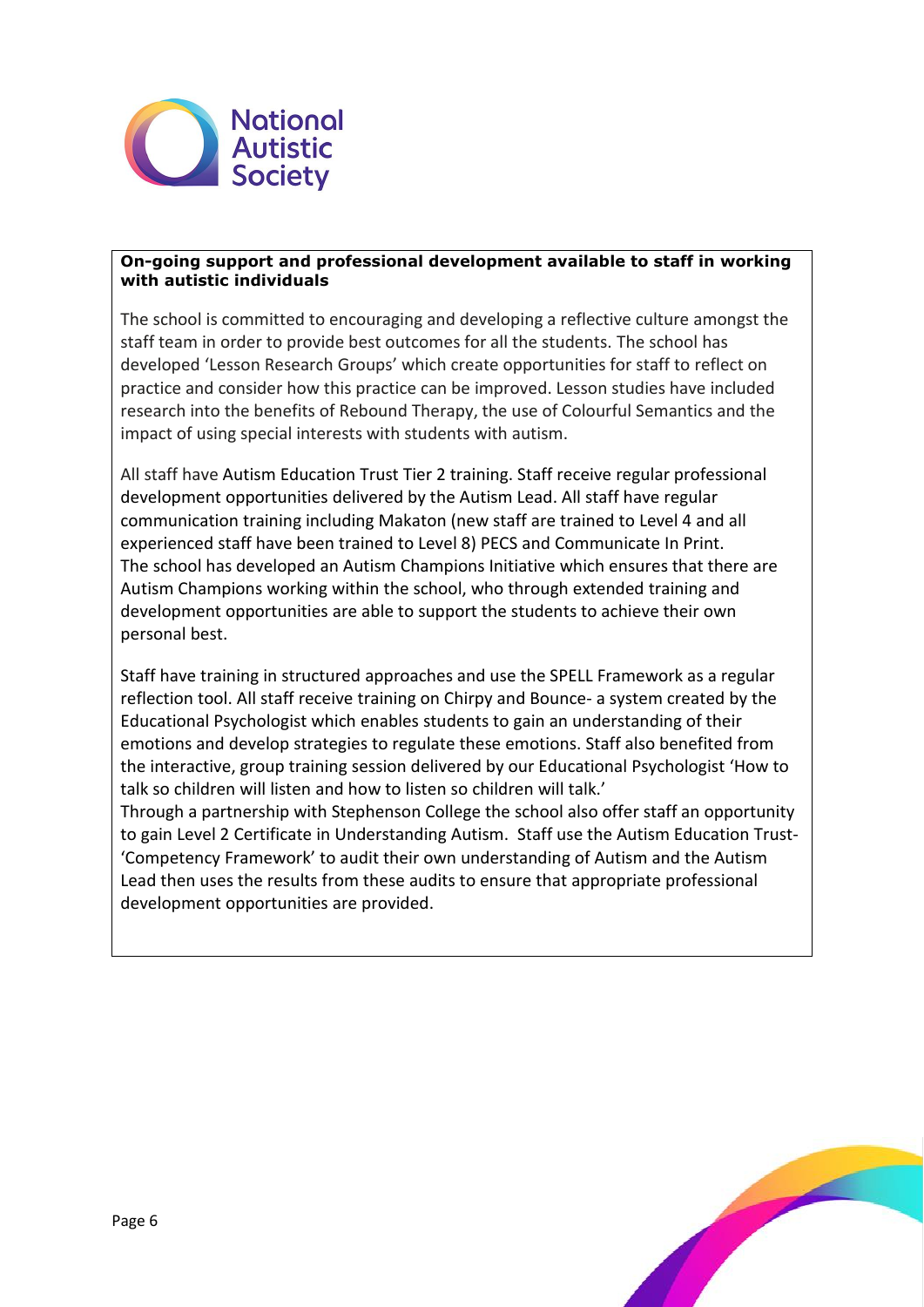

## **Section 4: Person Centred Support**

#### **Brief description of how individual support is planned, implemented and evaluated:**

Birch Wood School takes great pride in focusing on a person-centred approach throughout all aspects of a student's education. This approach comes through robust monitoring of a young person's progress against their EHCP Outcomes. The school have developed Progress Passports where on a half termly basis, students are able to reflect how they are progressing against each target and staff have an opportunity to see whether alternative support may be required to benefit the young person. The system ensures that the objectives identified within the EHCP are fundamental to the provision provided for the individual.

## **Differences in Social Communication**

#### **Key outcomes identified from personal support documents and staff discussions:**

All pupils have a communication plan which identify each autistic pupil's skills and challenges in social communication and any challenges they may experience in expressing themselves. For example in one pupils' file it is noted that 'I can follow simple instructions. If I am not sure of a question I will appear confused and not answer.' Another plan states 'I am a verbal communicator and I like to talk about things that I find interesting. I am able to process and understand language that is delivered in a structured manner.'

Communication plans describe how staff should modify their communication and what communication aids they should employ in order to make themselves understood. For example, in one person's plan it stars that staff should use 'objects of reference and simple concise language alongside Makaton.

Progress passports provide evidence that each autistic pupil is set realistic goals related to their communication and social engagement and evidence that pupils achieve positive outcomes in relations to these goals. For example all pupils have a 'My outcomes progress passport' section detailing targets such as 'X will be able to communicate via language to an adult what he wants/would like to do'.' Progress is monitored termly.

During one interview a member of staff explained that one pupil was having a difficult time and staff felt it may be due to their receptive communication difficulties. With the help of the SaLT staff introduced strategies such as modifying language, chunking

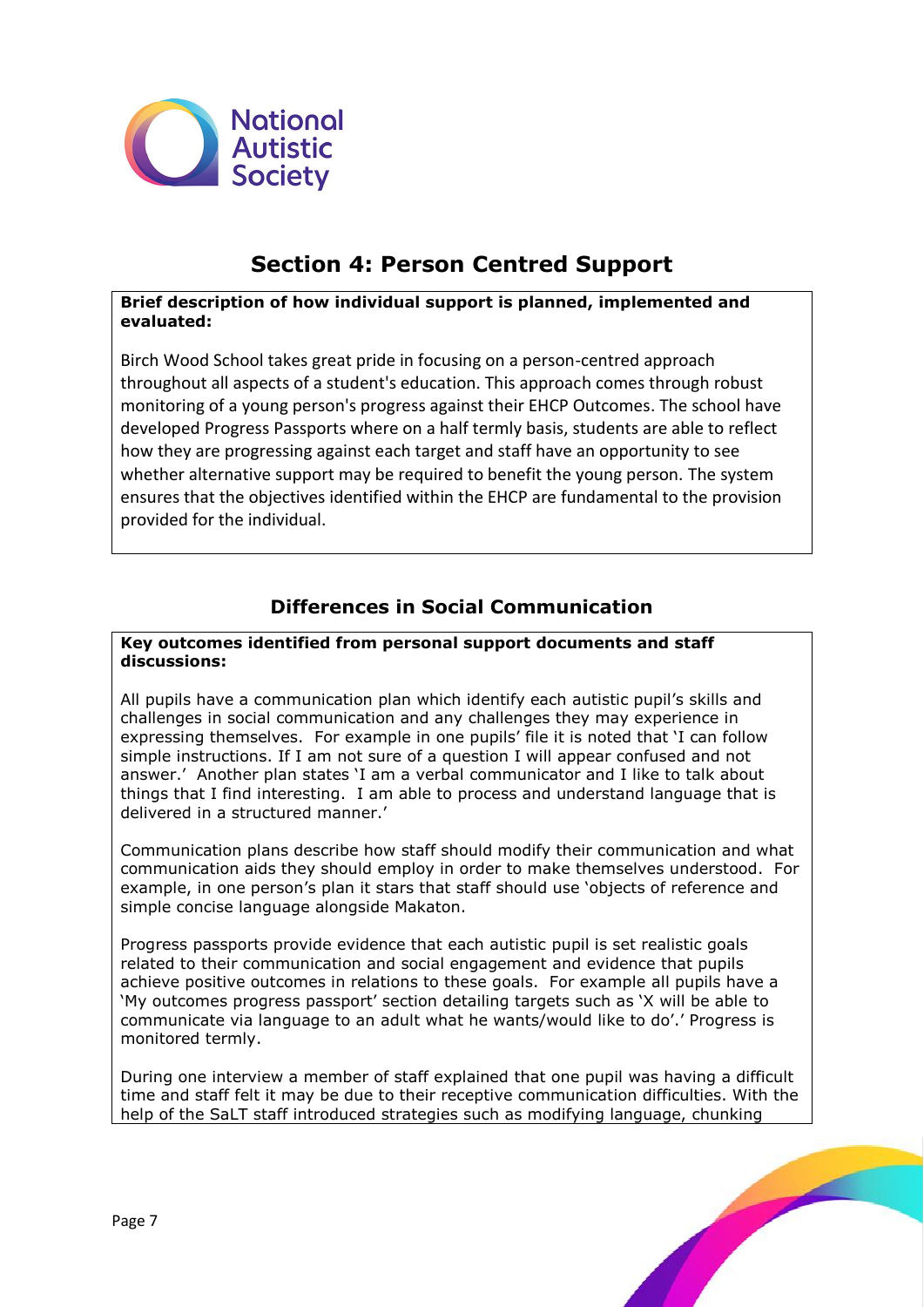

information and giving processing time. The pupil is now much more settled and has reacted positively to these changes.

#### **Key outcomes identified from observation/review of key activities:**

In all observations staff made themselves understood by modifying and simplifying their spoken language. Staff were observed to give simple whole class instructions and deliver information in manageable 'chunks'. Processing time was given to pupils to allow them time to think before answering questions. Makaton was used consistently by staff across the school

A range of communication techniques were observed to be used by autistic pupils across the school. For example the use of low-tech alternative augmentative communication devices, PECs, tablets with communication apps and Makaton signing. Staff were able to adapt with ease to each child and their preferred communication method, which made lessons flow. In one observation the use of music and singing was a strong feature throughout the class, allowing the children to communicate their greeting in a meaningful way.

Pupils were frequently provided with opportunity and purpose to interact with staff and each other. In lessons opportunities to work in small groups and pairs were observed. The lunchtime clubs which all pupils attend provide an excellent opportunity for pupils to interact with others who share the same interests and develop their communication and interaction skills.

### **Self-reliance and Problem Solving**

#### **Key outcomes identified from personal support documents and staff discussions:**

Progress passports describe how best to support autistic pupils in their independent functioning For example one pupil's goal is to 'follow adult instructions to make a smoother transition between school and transport.' Strategies described to support the pupils to achieve this include 'staff will support x to have a calmer last 30 mins of the day so that he is ready for transition. Staff will use countdowns through timers. X will be last to leave classroom so there are less distractions. Praised for the days efforts.'

Progress passports provide evidence that each pupil is set realistic goals related to their independent functioning; for example X will begin to choose her own dinner from the hatch.' Strategies to support pupils to achieve this target include, using a 'visual schedule to ease anxiety about the hall and to reassure return to class. Use talk pad to support choice at the hatch. Transition early to the hall before noise.

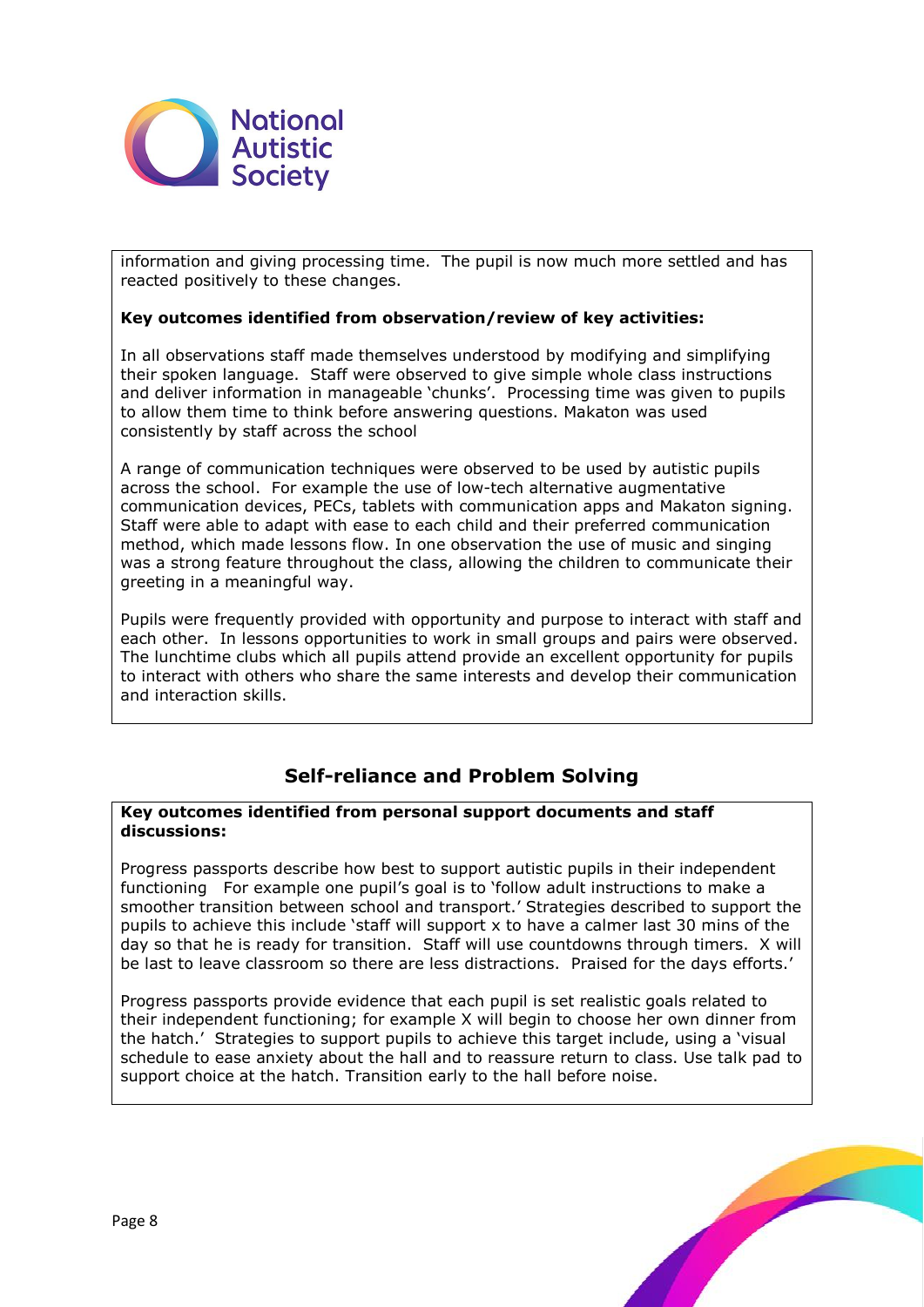

Staff were able to talk knowledgably about transitions and the different strategies used to help reduce pupil's anxiety around these times. The adviser was shown examples of personalised transition timetables which provided clear instructions of timings of meetings, supporting staff, where the person was going, for one young person photos were also includes in his timetable.

#### **Key outcomes identified from observation/review of key activities:**

In all observations autistic pupils could work out what they must do now and what they are expected to do next. Whole class timetables in written, symbol and objects of reference format were observed in all classroom. Pupils were observed referring to individual timetables and where appropriate Now and Next boards were observed to be used.

All classrooms were found to be well organised and the resources accessible to students, resources were clearly labelled in both pictorial and written forms, as required

In all observations autistic pupils were supported to do things for themselves rather than constantly wait to be told what to do by a member of staff. Where best practice was observed work was differentiated to the level of the pupil and special interest were used within the task to keep pupils motivated and engaged. Pupils were observed using checklists independently to check off completed tasks and move on to the next task.

In all observations pupils were observed making decisions and expressing opinions. For example in one observation the pupils were asked to give the teacher a story from the news after having watched a 60 second news clip. All pupils were able to recall a news story and share their thoughts with the class.

### **Sensory Experiences**

#### **Key outcomes identified from personal support documents and staff discussions:**

Progress passports identify sensory experiences which autistic pupil's find relaxing or enjoyable as well as those that cause discomfort. For example sensory issues are clearly identifies in Behaviour support plans, in one pupil's file it describes sensory issues such as 'loud noises may upset or over stimulate, busy environments..'

Progress passports describe how best to support autistic pupils in regulating sensory input, examples include use of; Ear defenders in noisy environments, chew tubes, fiddle toys, provide deep sensory massage/squeezes.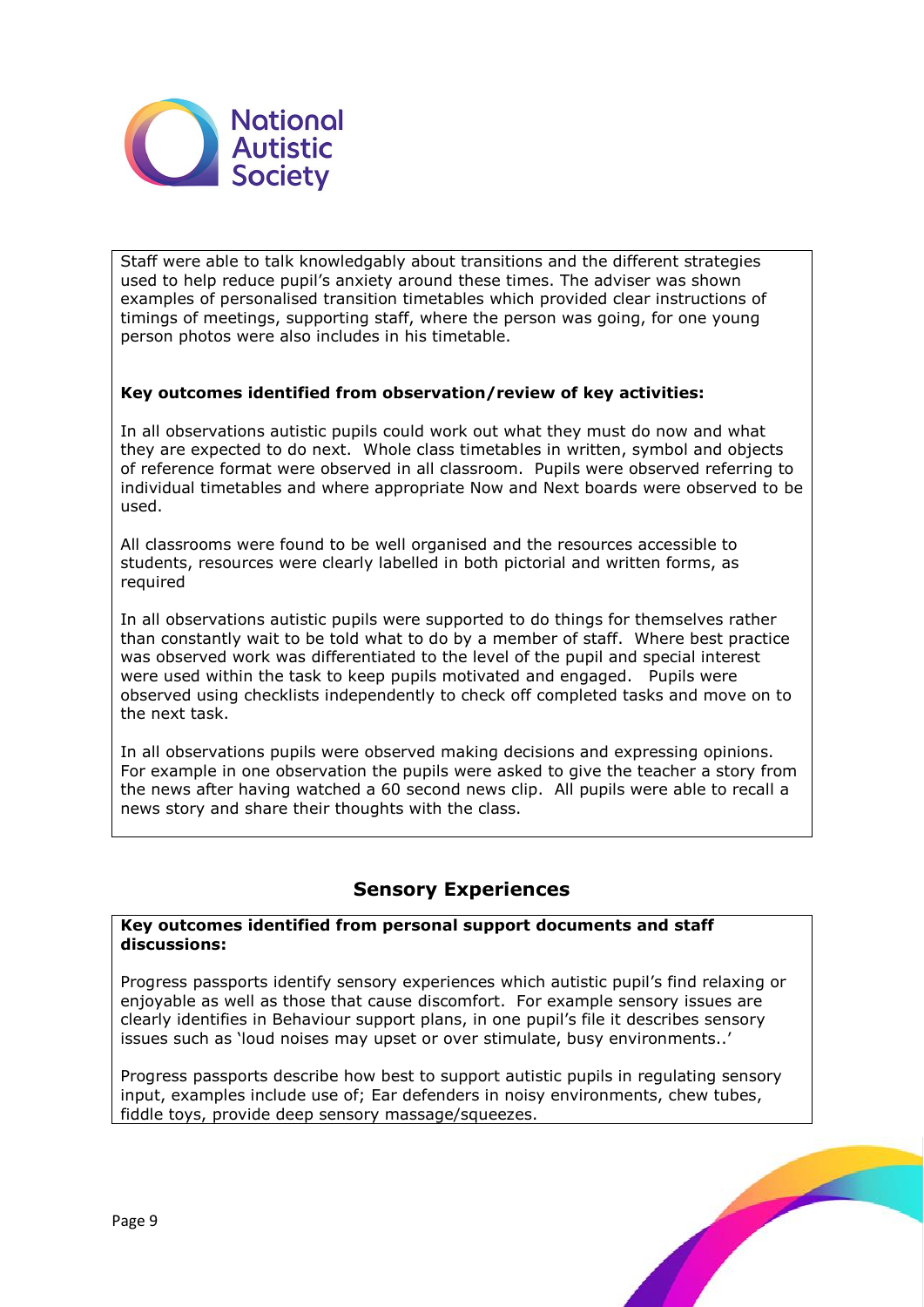

Progress passport provide evidence that autistic pupils achieve positive outcomes related to experiencing and regulating sensory input for example one pupil's target is to develop his tolerance of different textured foods within his mouth.' Progress is clearly being monitored in the outcomes section of the progress passports and to-date the pupil is managing to 'sample different foods within preparation for adulthood weekly sessions and is clearly developing in his progress.'

During one observation a member of staff explained that they were using acetate and laminated paper for one pupil to support him to write on paper as he had sensory issues with paper which prohibited him from writing on it. This strategy was observed to be working well enabling the pupil to write a small amount of text, whilst working towards eventually being able to write on paper without using acetate.

#### **Key outcomes identified from observation/review of key activities:**

In all observations autistic pupils had access to activities which they found enjoyable and relaxing. For example in one observation the teacher was using the 'bucket' to pull out objects which were both visually and auditory stimulating for pupils. A Balloon was pumped up and let go which pupils obviously enjoyed.

Outdoor playtime was observed at the Birch Wood Vale site with children seeming relaxed and happy to interact with each other. There was a good balance of staff to pupil ratio and there were group games of basketball and children who preferred their own company. Break times offered a great opportunity for pupils to explore a range of outdoor playground equipment, such as climbing frames, pitches and other sensory equipment for them to explore.

In most observations where appropriate autistic pupils were observed to be wearing ear defenders and using fiddle toys and chews to help regulate sensory experiences. One pupil was observed to be supported to request some time outside when he was obviously finding it challenging to settle in the classroom.

### **Emotional Well-being**

#### **Key outcomes identified from personal support documents and staff discussions:**

Progress passports identify preferred activities and interests of each autistic person. For example, 'X enjoys rhymes and repetitive songs, singing and 'performing' to adults. Another passport descries that pupil X 'loves the wind'.

Progress passports provide evidence that autistic pupils are set realistic goals related to their emotional well-being. For example, one pupils' target is to 'To engage in an

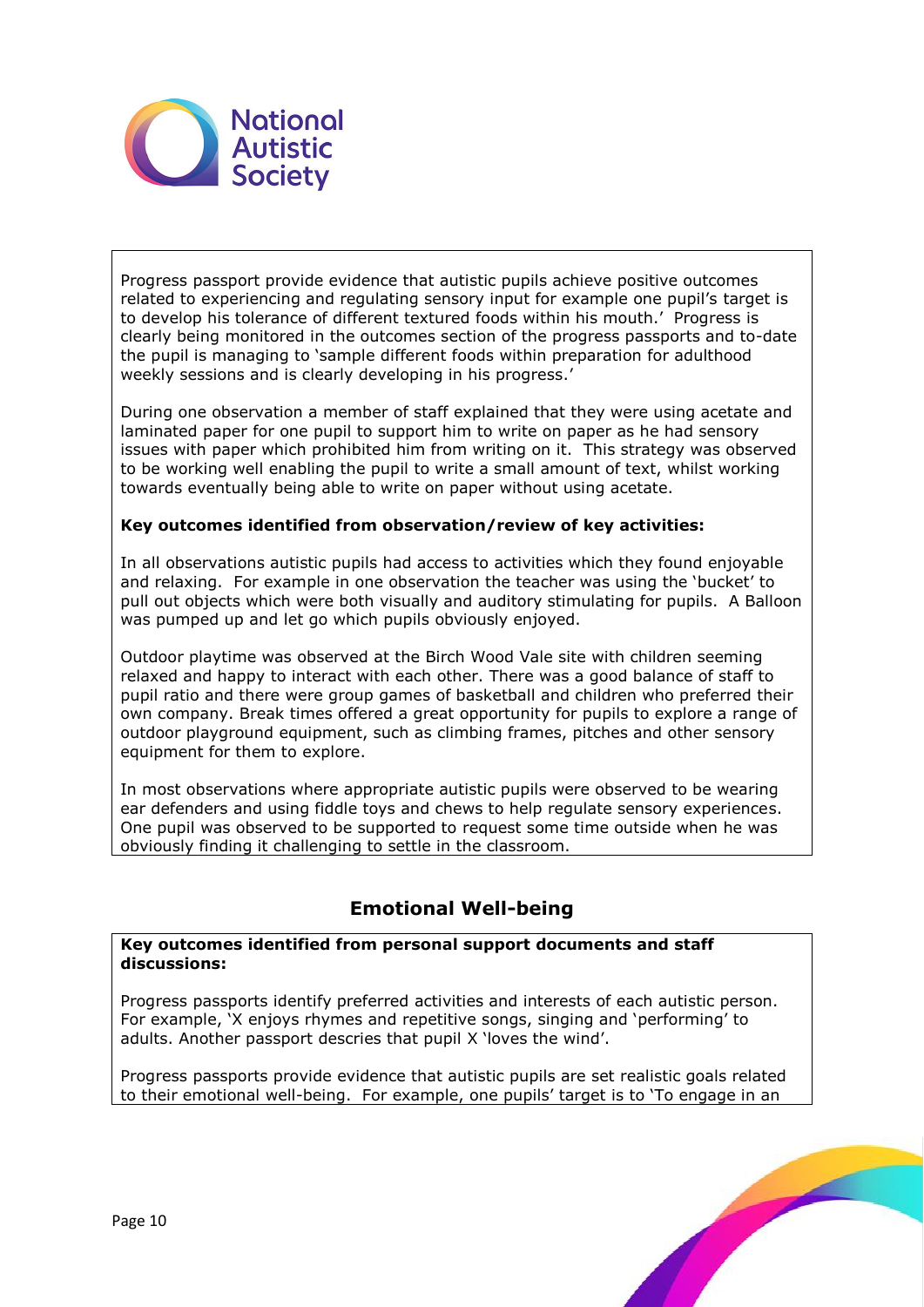

activity with another student during choosing time, play time or an activity.' Another pupil's is to 'develop relationships with more appropriate responses to actions.'

Behaviour support plans focus on proactive strategies to avoid an autistic person becoming anxious or stressed. For example, in one pupil's file strategies described included 'refer to your target card, access small classroom, refer to the rewards system'.

One page profiles describe what is important to the autistic pupil: For example, one pupil's profile stated 'I like to be with people so that I can build up a relationship with them. I like structure and routine, knowing what is happening next is important to me'.

Progress passports provide evidence autistic pupils achieve positive outcomes. Evidence shows that EHCP objectives/targets are regularly tracked and monitored showing clear progress made by pupils.

During interviews one pupil showed the lead assessor his 'okay/I need help' card and explained that when there was a lot of people around and it was difficult for him to say what he wanted he could use his card and staff understood and would help him.

#### **Key outcomes identified from observation/review of key activities:**

In all observations autistic pupils presented as happy, relaxed and content. Relationships between staff and pupils were positive and nurturing there was a genuine ethos of care across the school. Staff were consistently heard to use positive praise and encouragement.

In all observations autistic pupils were supported to understand and regulate their emotions. It was evident through observations that the introduction of the 'Chirpy Scale ' has had a positive impact throughout the whole school. Where best practice was observed one pupil was reflecting about the lesson, his mood score in the morning was a 4, he was asked, "What has made you bounce as you were a 4 this morning and now you are a 7!?' He replied that he had 'enjoyed the construction lesson' and his mood score was much higher as a result.

The school has a reward system which was observed to be used consistently across the school and differentiated according to the pupils as well as the class needs. Some pupils were working towards a class reward, such as watching a movie with popcorn and others were working towards individual goals, they selected and negotiated rewards with the staff. In one observation a pupil was observed putting a star in his reward chart this enabled him to experience a sense of completion and achievement.

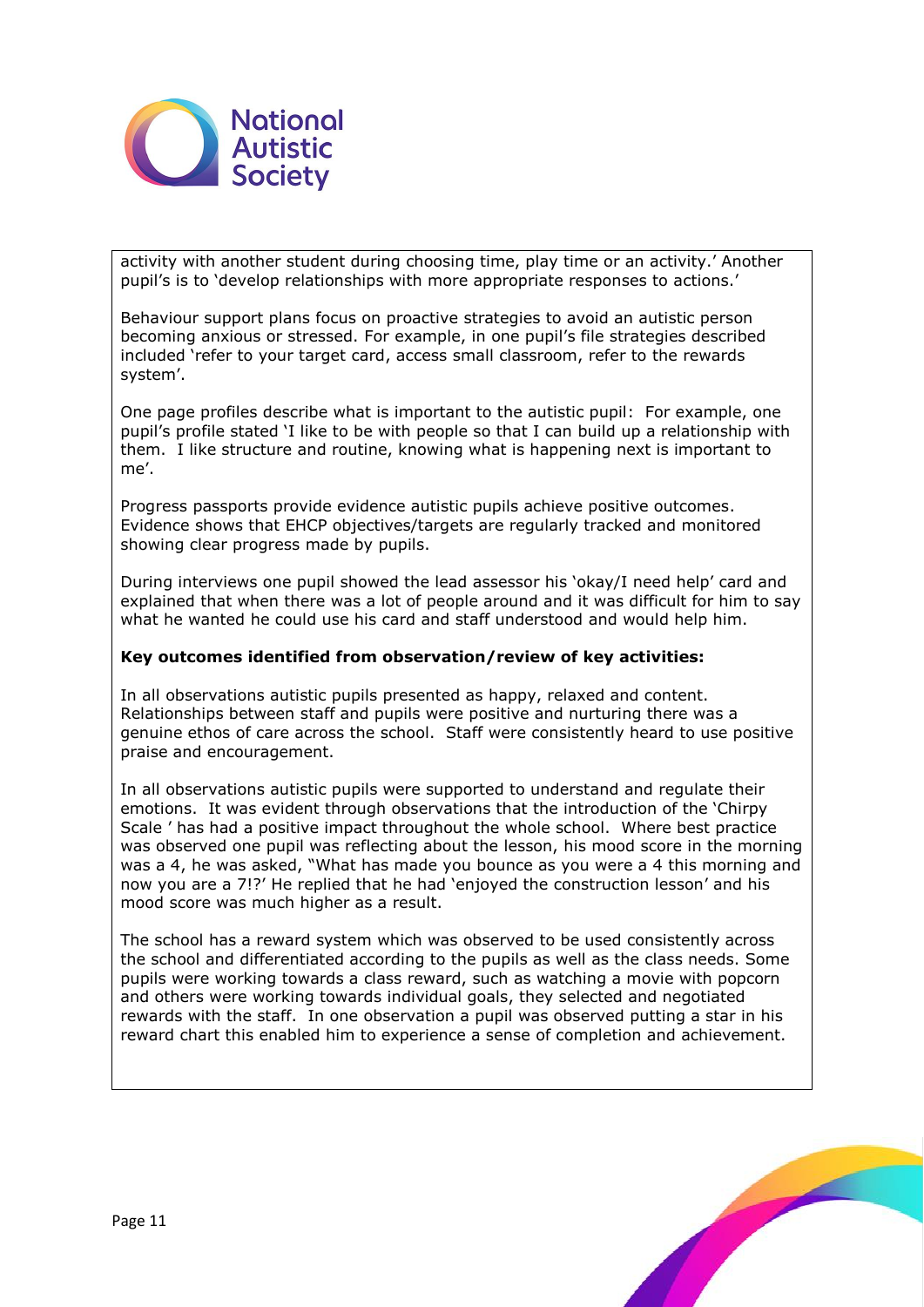

## **Section 5: Consultation**

### **With Autistic People**

No questionnaires were returned from autistic pupils. The school explained that they had used their Facebook, website and school newsletter to encourage responses.

The school shared data from their January 2019 student survey which showed an overwhelmingly positive response from students with regards to the following questions;

- Teaching helps me to do activities by myself
- Teachers listen to me
- Teachers help me to be better
- Children are well behaved in my school
- Teaching is good at my school
- I feel safe at my school
- I am happy at my school

There is a strong Student Voice at both sites, this has impacted in the change to IT, outdoor facilities, lunchtime clubs, transport and the points system.

Interviews were held with 6 autistic pupils from across the school, comments included;

'I like swimming.'

'I like soft play.'

'Every day is interesting, I go to Melton to have lunch and walk through the town on Friday's. I do work experience on Monday's in a café. I clean tables and serve customers.'

'We have good support.'

'I do think there are staff to talk to when you need to.'

'When my dog passed away they helped me a lot, they gave me a chilled two days and told me to write stuff down, that really helped.'

## **With families of Autistic People**

The lead assessor had the opportunity to speak to 3 parents, comments included:

*'My son didn't want to come home last night, he loves school so much.' 'It's a great school, so much support, he so much more confident here, he loves school.'*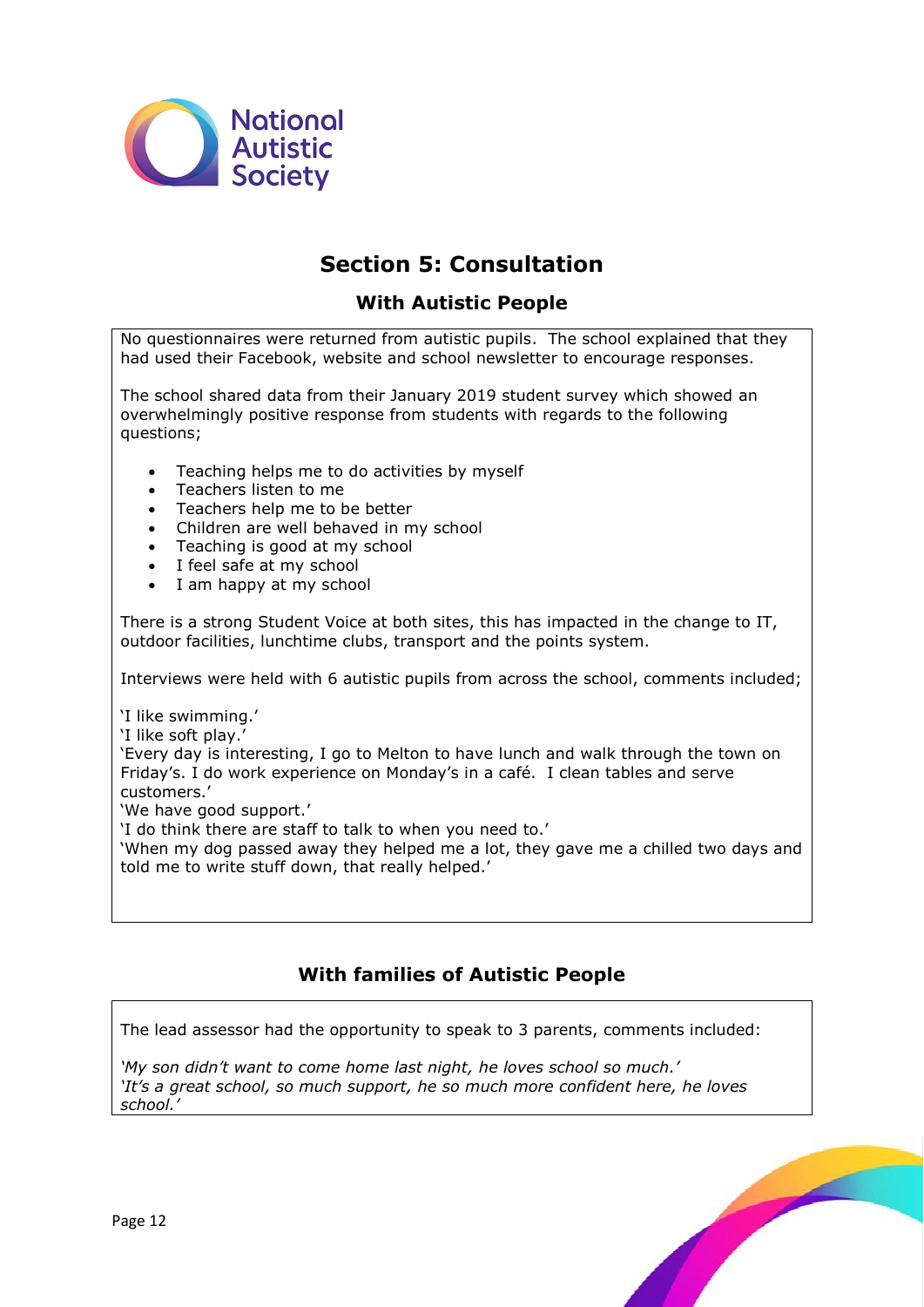

*'We are seeing a change in our son already, we are seeing a happy, content child. The progress he is making is incredible.' 'The staff really understand autism.'*

22 questionnaires from the families of autistic pupils were received.

- 77% started that the support their relative receives is always good
- 77% stated that the understanding that staff have for their relative's autistic needs is always good
- 59% sated that the way they are kept informed and asked their views about how their relative is supported is always good
- 32% sated that the way they are kept informed and asked their views about how their relative is supported is mostly good
- 68% stated that the advice they get from the service on how to help their relative is always good
- 18% that the advice they get from the service on how to help their relative is mostly good

Comments included:

*The Birchwood staff in the Autism Provision have a fantastic knowledge and understanding of autism and the different presentations of this. They are flexible around needs as well as being brilliant at focussing on the strengths of the young people, whilst constantly striving to enable them to meet their targets in areas of difficulties.*

*The support received at school has been excellent and the staff have been very proactive in making changes for my child when they've been needed. They go above and beyond to make sure all children are included regardless of their needs. My child is very happy at school and loves the routine there.*

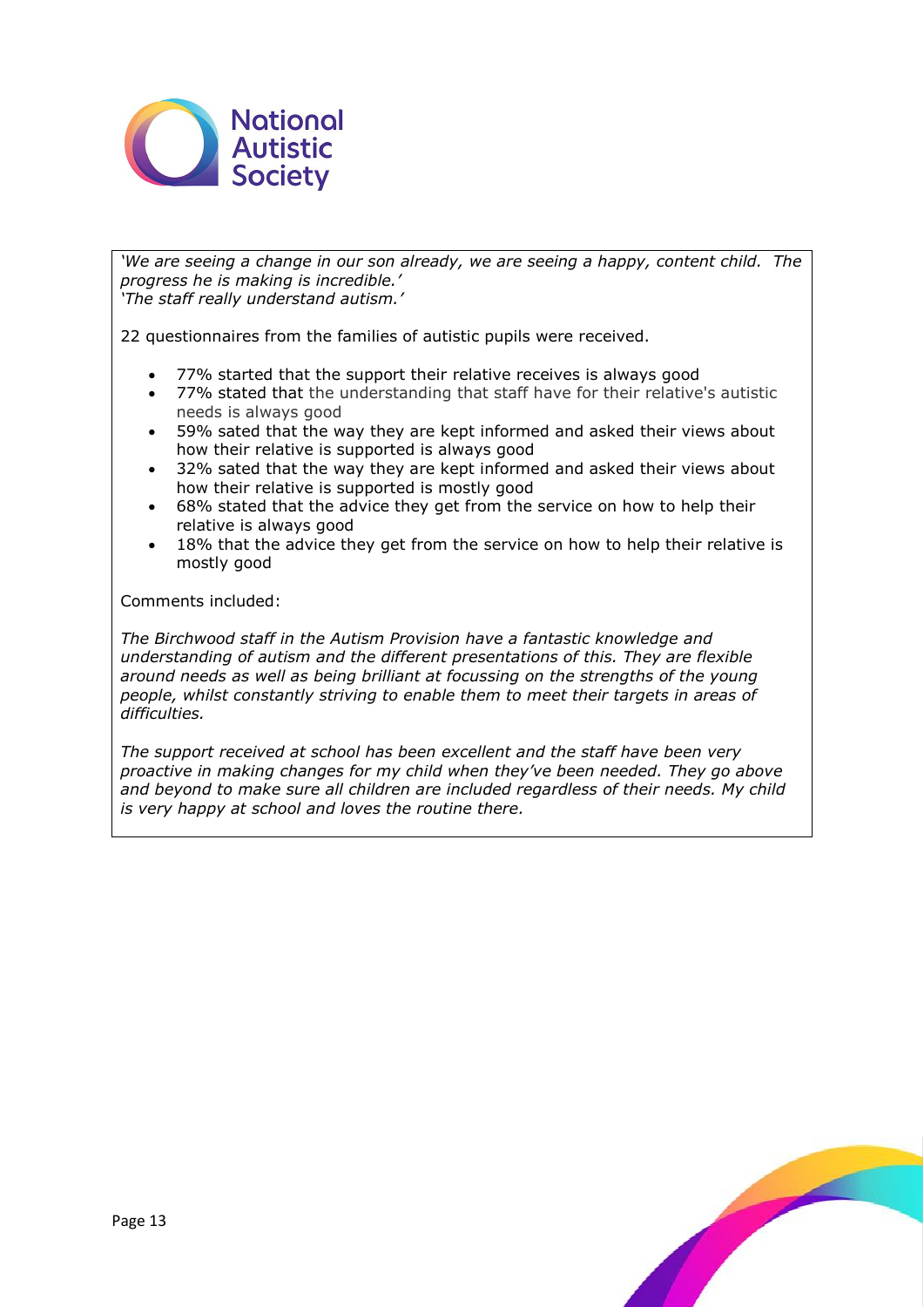

## **APPENDIX 1:** SURVEYS

# **Families of Autistic People**

| The support my relative is given is |                         |  |                |                                          |
|-------------------------------------|-------------------------|--|----------------|------------------------------------------|
|                                     |                         |  | <b>Percent</b> | <b>Response Response</b><br><b>Total</b> |
| $\mathbf{1}$                        | poor                    |  | $0.00\%$       | $\mathbf 0$                              |
| $\overline{2}$                      | ok, but could be better |  | 4.55%          | 1                                        |
| 3                                   | mostly good             |  | 18.18%         | $\overline{4}$                           |
| $\overline{4}$                      | always good             |  | 77.27%         | 17                                       |
|                                     |                         |  | answered       | 22                                       |
|                                     |                         |  | skipped        | $\overline{0}$                           |

| The understanding that staff have for my relative's autistic needs is |                         |  |                |                                          |
|-----------------------------------------------------------------------|-------------------------|--|----------------|------------------------------------------|
|                                                                       |                         |  | <b>Percent</b> | <b>Response Response</b><br><b>Total</b> |
| 1                                                                     | poor                    |  | 0.00%          | $\mathbf 0$                              |
| 2                                                                     | ok, but could be better |  | 4.55%          | 1                                        |
| 3                                                                     | mostly good             |  | 18.18%         | $\overline{4}$                           |
| $\overline{4}$                                                        | always good             |  | 77.27%         | 17                                       |
|                                                                       |                         |  | answered       | 22                                       |
|                                                                       |                         |  | skipped        | $\mathbf 0$                              |

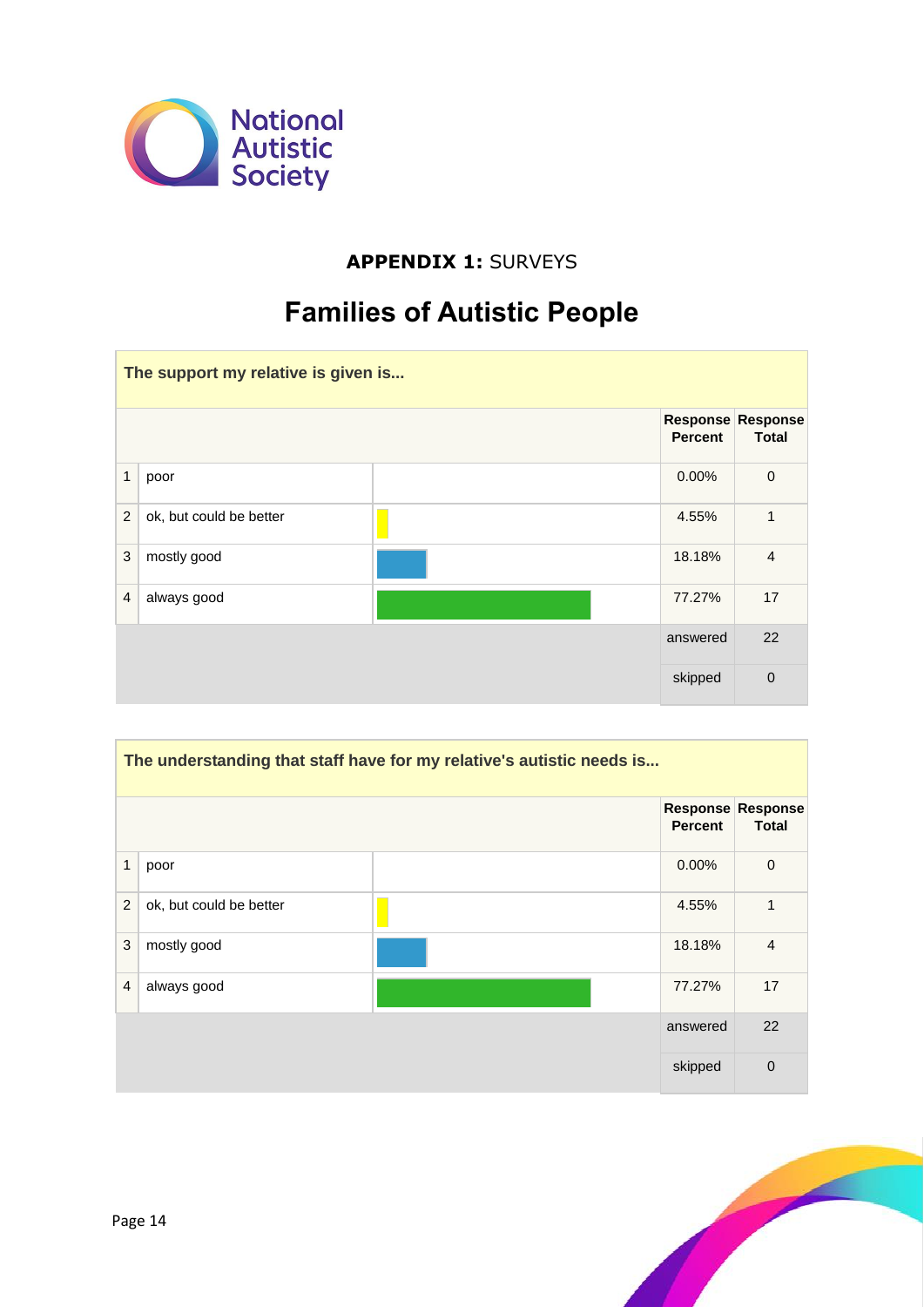

#### **The way I am kept informed and asked my views about how my relative is supported is...**

|                |                         | <b>Percent</b> | Response Response<br><b>Total</b> |
|----------------|-------------------------|----------------|-----------------------------------|
| $\mathbf{1}$   | poor                    | 0.00%          | $\boldsymbol{0}$                  |
| $\overline{2}$ | ok, but could be better | 9.09%          | 2                                 |
| $\mathbf{3}$   | mostly good             | 31.82%         | $\overline{7}$                    |
| $\overline{4}$ | always good             | 59.09%         | 13                                |
|                |                         | answered       | 22                                |
|                |                         | skipped        | $\mathbf 0$                       |

| The advice I get from the service on how to help my relative is |                         |  |                                   |                                 |
|-----------------------------------------------------------------|-------------------------|--|-----------------------------------|---------------------------------|
|                                                                 |                         |  | <b>Response</b><br><b>Percent</b> | <b>Response</b><br><b>Total</b> |
| 1                                                               | poor                    |  | $0.00\%$                          | $\mathbf 0$                     |
| 2                                                               | ok, but could be better |  | 13.64%                            | 3                               |
| 3                                                               | mostly good             |  | 18.18%                            | $\overline{4}$                  |
| $\overline{4}$                                                  | always good             |  | 68.18%                            | 15                              |
|                                                                 |                         |  | answered                          | 22                              |
|                                                                 |                         |  | skipped                           | $\mathbf 0$                     |

Comments: Please note you are not required to comment below, if you do so they may be quoted in the final report. Our questionnaires are anonymous and Autism Accreditation cannot be held responsible for comments which identify any individual. (8)